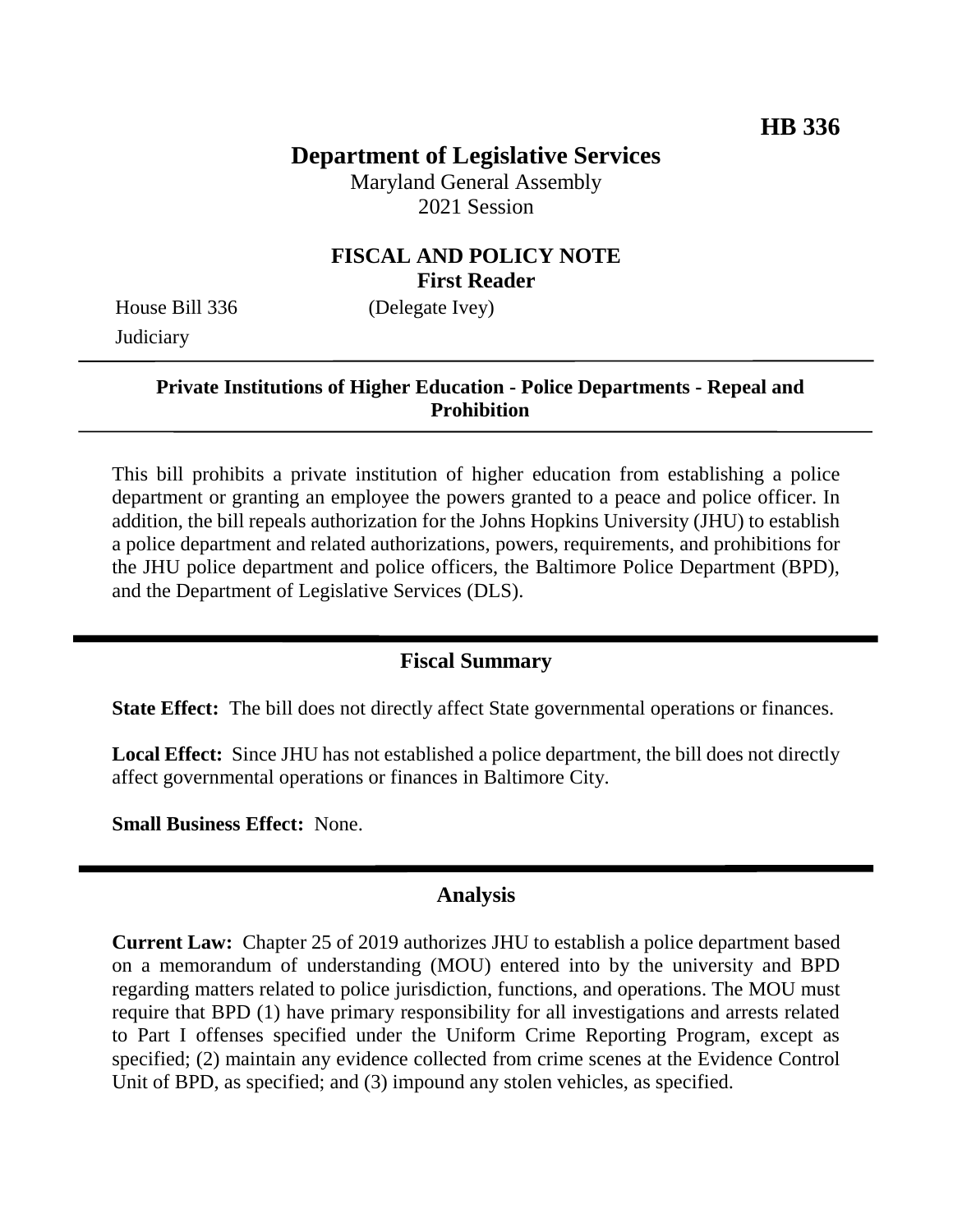# *Required Notice to the Public and Public Access to Information*

## Before executing a MOU, JHU must:

- post publicly the proposed MOU, as specified;
- provide the Baltimore City Council time to review and submit written comments, as specified;
- provide affected individuals, neighborhoods, community groups, and local officials with an opportunity to review and comment on the proposed MOU; and
- host public forums, as specified.

If a final MOU is executed by all parties, JHU must post a copy of the executed MOU on a website available to the public.

If JHU establishes a police department, the police department must allow a person or governmental unit to access information in the same manner as a person or governmental unit would be able to access a public record of a law enforcement agency under the Public Information Act (PIA), as specified. However, these provisions may not be construed to make an independent institution of higher education, as specified, subject to PIA.

### *Jurisdiction and Standards*

A JHU police officer may exercise the powers granted to a peace and police officer but generally only on the university's campus area, as specified, and within areas adjacent to the campus area, under specified circumstances, as specified in an executed MOU developed with input from the relevant community. A JHU police officer may *not* exercise such powers on any other property, except under specified circumstances.

If JHU establishes a campus police department, JHU must continue to make use of the JHU security personnel or building guards in addition to the police department and also must:

- adopt specified standards, qualifications, and prerequisites for hiring and training JHU police officers that comply with the regulations of the Maryland Police Training and Standards Commission (MPTSC);
- adopt standards for character, education, human relations, public relations, and experience for JHU police officers;
- ensure constitutional and community-oriented policing through the adoption of policies, practices, and training, as specified;
- maintain a police department in which at least 25% of the police department's workforce are residents of Baltimore City, as specified;
- require JHU police officers to wear and use body-worn cameras, as specified;

HB 336/ Page 2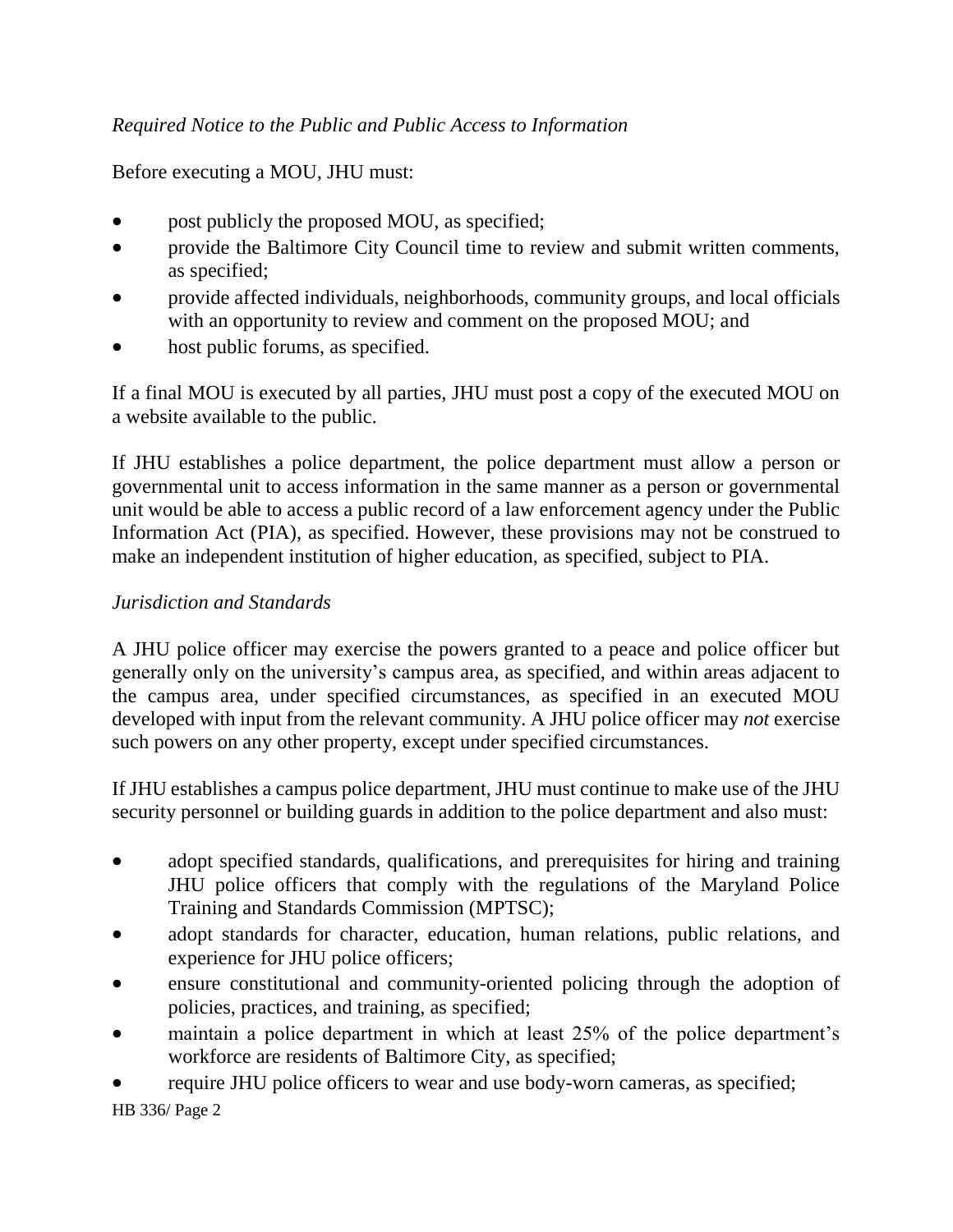- employ no more than 100 employees within the police department; and
- seek accreditation by the Commission on Accreditation for Law Enforcement Agencies, the International Association of Campus Law Enforcement Administrators, or a similar organization.

## *Accountability*

If established by JHU, the JHU police department is subject to a 15-member University Police Accountability Board established by JHU. The purpose of the accountability board is to:

- enable community members to share community concerns regarding the police department directly with police department leadership;
- review police department metrics;
- provide feedback on existing police department policies and practices, including police department standards for hiring and recruitment; and
- suggest ideas for improving police department policies, procedures, and performance, including ideas for community-based public safety initiatives.

The police department must acknowledge and respond to any recommendations of the accountability board within 120 days after receiving the recommendations.

Law enforcement officers, except the chief of police, in the JHU police department are subject to the Law Enforcement Officers' Bill of Rights with specified requirements to include voting members of the public on a hearing board. Law enforcement officers in the JHU police department are eligible for certification by MPTSC and subject to review by the Baltimore City Civilian Review Board.

### *Other Provisions Related to Establishment*

If JHU establishes a police department, JHU, the police department, and the officers, employees, and agents of JHU or the police department are not entitled to immunity under the Local Government Tort Claims Act, the Maryland Tort Claims Act, or common law public official immunity and may not raise the defense of sovereign immunity. In addition, no action may be maintained against the State for the conduct or other acts of JHU, the police department, or the officers, employees, or agents of JHU or the police department. Further, it is the intent of the General Assembly that the police department must function as a criminal justice unit for the purposes of the Criminal Justice Information System.

JHU is solely responsible for the pension, retirement, and any other benefits afforded to the employees of the police department. The employees of the police department are not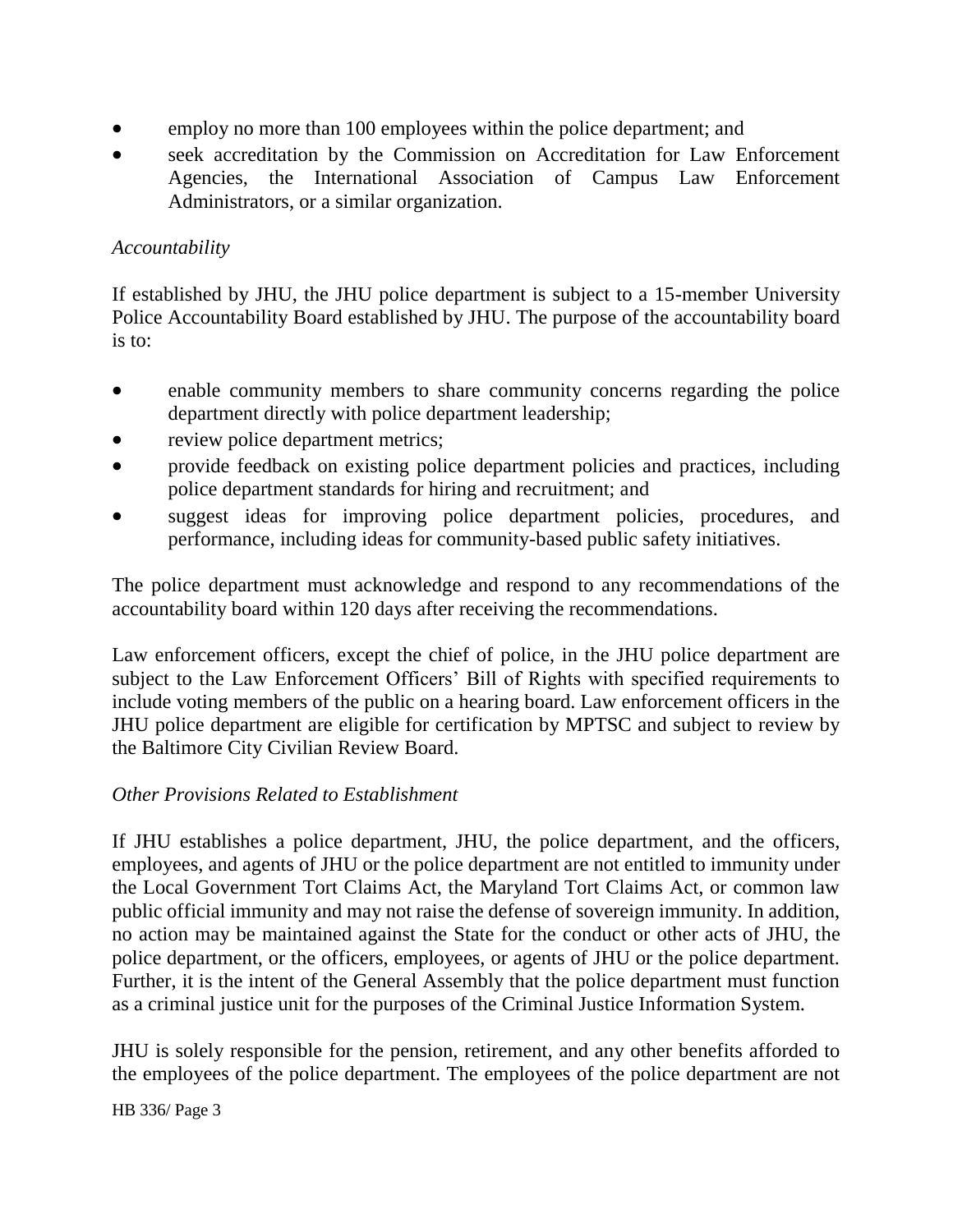entitled to State pension, State retirement, or any other benefits afforded to State personnel arising out of their employment with the police department. Nothing in the Act may be construed to affect the right of employees of the police department to form, join, support, or participate in a labor organization to engage in collective bargaining under applicable federal law.

In addition, if JHU establishes a police department, JHU must (1) establish at least one specified Police Athletic/Activity Leagues, Inc. in Baltimore City at its own expense; (2) host or participate in at least four job events in each calendar year in Baltimore City, as specified; and (3) annually report specified information regarding the structure, functions, and operations of the police department to the Mayor of Baltimore City and the City Council of Baltimore, the General Assembly, and the accountability board. JHU must also submit all incident reports to BPD using BPD's standard reporting policies and systems. In addition, except under specified circumstances, the police department may not acquire any military grade vehicle or military grade hardware.

# *Authorization for Establishment of the Police Department Is Subject to Termination and Evaluation by the Department of Legislative Services*

Authorization for establishment of the police department and related provisions in the Education Article terminate after July 1, 2029. However, if JHU establishes a police department, then by December 15, 2027, DLS must conduct a preliminary evaluation of the police department in the *same manner* as previously conducted under the Maryland Program Evaluation Act – with results of that evaluation reported to the Legislative Policy Committee (LPC). LPC must determine whether the termination date for authorization should be extended (along with another evaluation date) or further evaluation is needed. If LPC determines that a full evaluation is necessary, DLS must, in the *same manner* as previously required under the Maryland Program Evaluation Act, conduct a full evaluation and issue a full report to the General Assembly recommending that the authorization for JHU to establish a police department should be reestablished, with or without changes, or allowed to terminate.

**Additional Comments:** In June 2020, JHU announced that it would pause the development of a police department for at least two years so that it may benefit from the national reevaluation of policing in society brought about by the death of George Floyd at the hands of Minneapolis police.